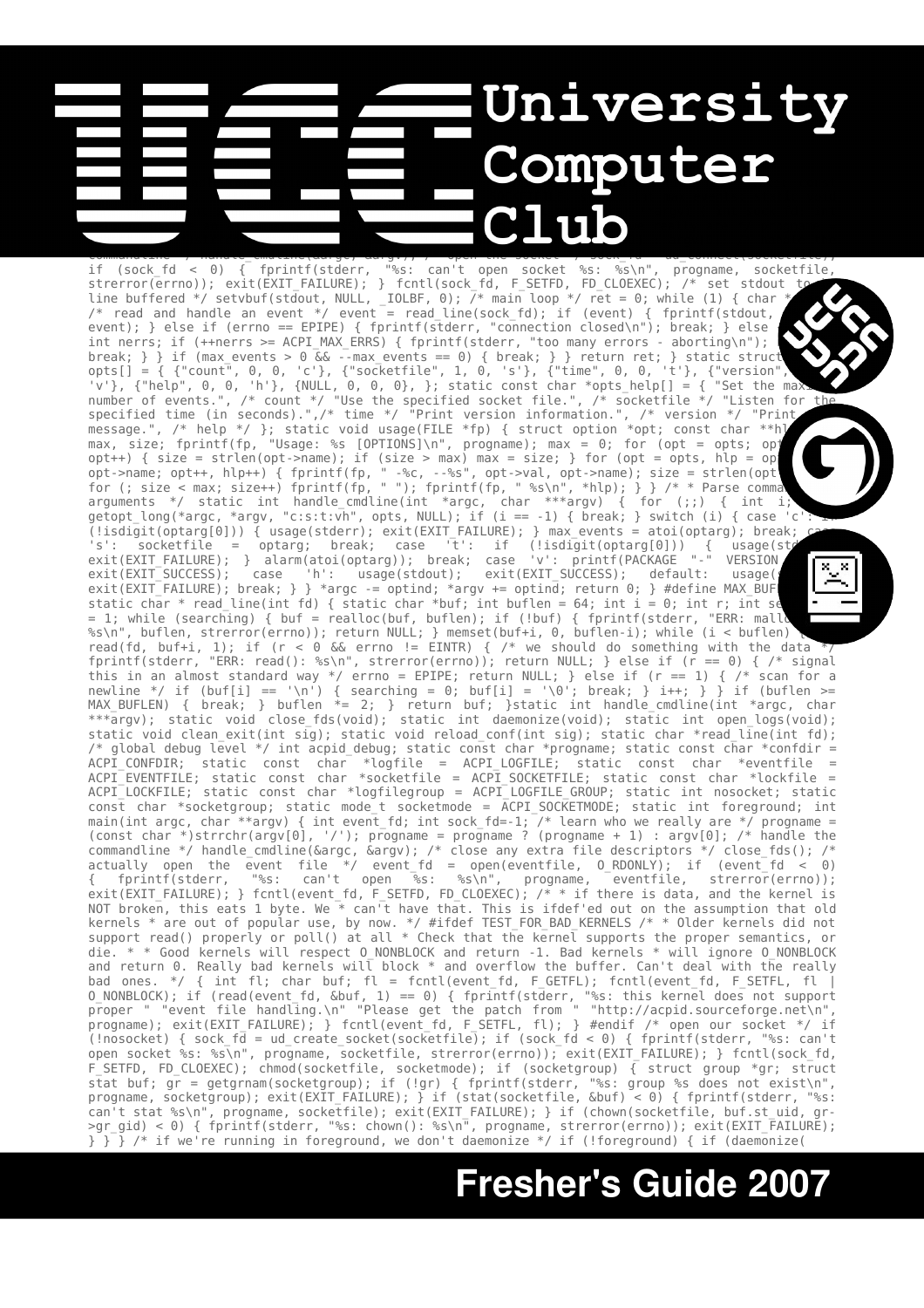## **UCC Fresher's Welcome Friday the 9th of March 7.00 PM – 11.00 PM Cameron Hall Loft (above the UCC)**

The fresher's welcome is to welcome you, as a new member, into the club. There will be a number of older members there to chat with. This is a great event to get to know some people and put faces to names. First time members get **FREE** pizza!

> **April Fool's Lan Saturday the 31st of March 3.00 PM – some time Sunday Cameron Hall Loft (above the UCC)**

The name explains it all. The UCC runs a LAN once every two months or so. These are your best chance to play against other UCCans at the LAN games of your choice. LANs are **FREE** for members, but feel free to bring some friends too.

More details closer to the event.

## **Cameron Hall Charity Vigil**

**Semester 2 – date to be confirmed**

#### **(more details closer to the event)**

Once a year all of the clubs in Cameron Hall get together and hold a night of fun to raise money for charity. There is a cover charge, but you do get fed. More details later in the year.

## **UCC Annual General Meeting Tuesday the 20th of March 1.00 PM (common lunch hour) Guild Council Meeting Room**

The AGM is the meeting at which the new UCC committee will be elected for 2007. The only way to be represented is to attend. As a fresher, you should attend in order to run for the position as Fresher Representative. If you don't know where the Guild Council Meeting Room is, arrive in the UCC a little early and follow the mass exodus.

#### **Zone3 9to1**

**Saturday the 23rd of June (more details closer to the event)**

Blast away that exam stress with the post exams 9to1 at Zone3. Everyone loves laser combat, and everyone also loves laser combat after not having had any sleep and only just having finished a 3 hour long Physics exam. Come join us, but be warned; some of our players are quite experienced.

### **The UCC's 33rd Anniversary Dinner Friday the 7th of September (more details closer to the event)**

The UCC has a birthday. This year, the UCC turns 33 (0x21). Dinner has been held at a number of venues over the years, but is always priced for students. Last year, we celebrated 32 years at the Royal Perth Yacht Club. Come help us celebrate 33!

for more events, check out http://www.ucc.asn.au/infobase/events/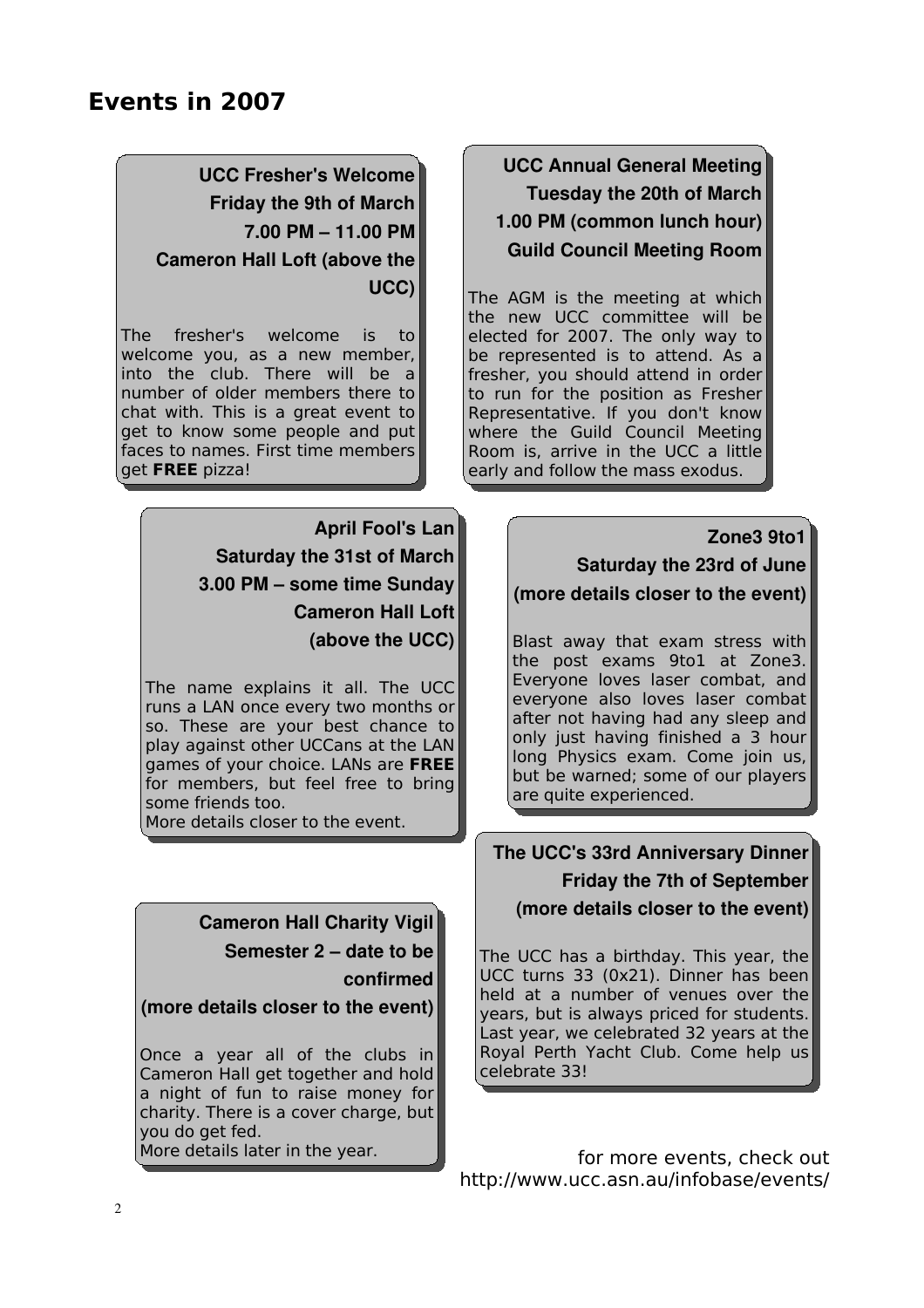# **Table of Contents**

## **Foreword**

If you're reading this, then you've either joined, or are currently thinking about joining the UCC. If you're thinking about joining, do so now! Seriously, don't wait, or they'll run out of fresher's guides, like they did last year. You can start reading this again once you've joined up.

We write this fresher's quide to help you, the new members, get accustomed to the UCC. We hope you find this quide helpful, nay indispensable, as well as entertaining.

So have a read. New members should especially read the sections on getting their computer account set up, the UCC committee and other club groups, dispense and becoming more involved in club life.

I am looking forward to meeting as many of you as possible in the coming year (turn up to the Fresher's Welcome!), and I hope that you become active members of the club for many vears to come.

--Davyd Madeley Editor, 2007 Fresher's Guide

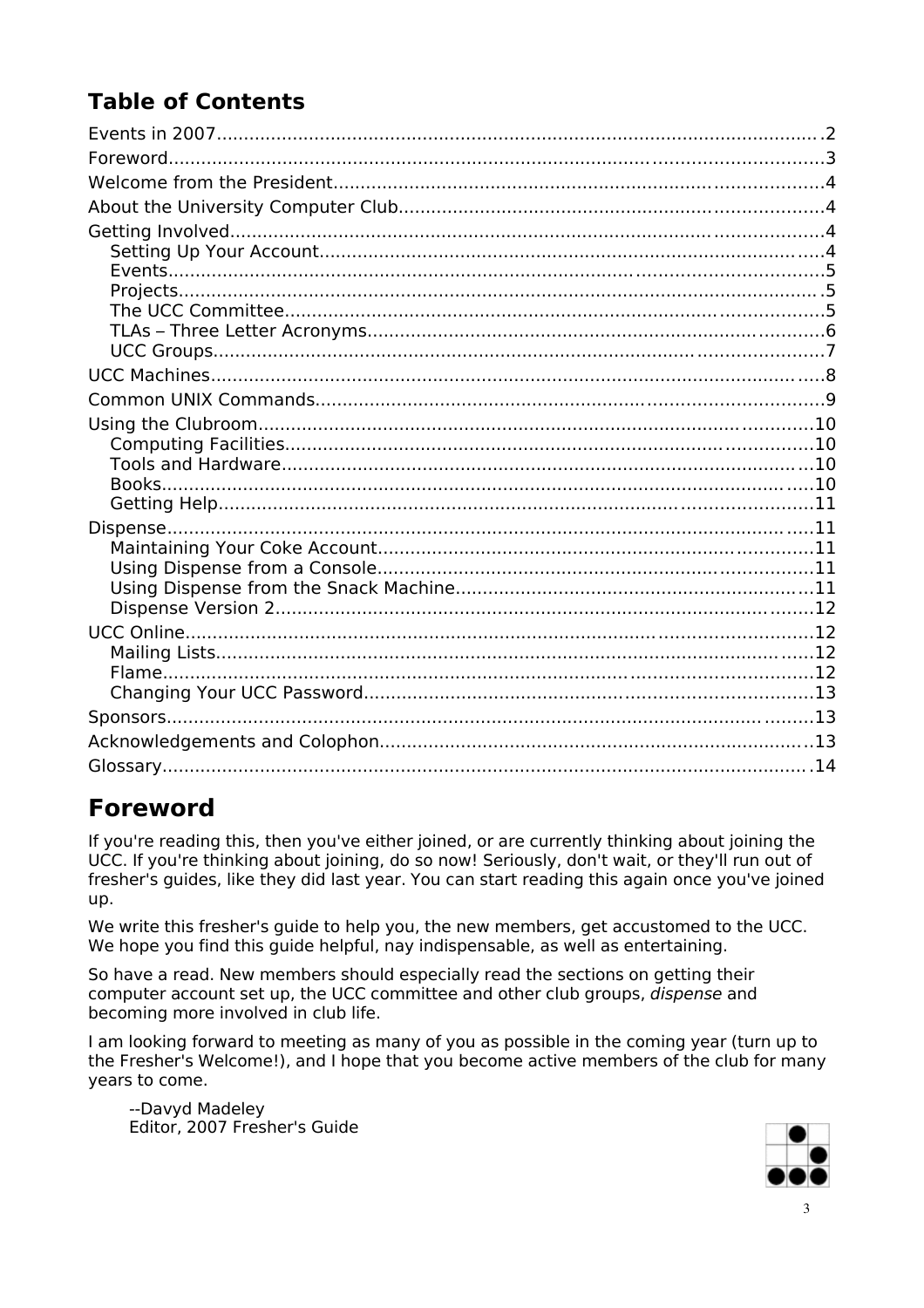## **Welcome from the President**

Welcome, you've joined one of the greatest clubs on campus; whether on the spur of the moment on O'Day, or after being bullied by your mates, or because you want cheap coke and free Internet access. Congratulations. I joined UCC for money and power. I didn't really get either of those, but that's OK.

The UCC has been around for thirty years, so there's a lot going on. This guide will walk you through some of the basics, but I've been here for a three years and I still don't know everyone's names, or how many of the systems work.

If you're willing to ask questions and can take a joke, you'll be fine. In fact, the more you get involved, the faster the UCC



Clubroom will become a second home. A really good way is to show up to the AGM and run for Fresher Rep. It's an easy job and you get to meet lots of people.

So – welcome. Stick around, meet some people, show up to Fresher Welcome, learn a few tricks, and don't let the other undergrads bully you. Oh, and run for Fresher Rep.

David Adam 0x20nd UCC President

## **About the University Computer Club**

The University Computer Club (or UCC for short) is a very unique group indeed. This is the UCC's 33<sup>rd</sup> year, making it older than clubs like the Homebrew Computer Club of Bill Gates and Steve Wozniak fame. The UCC has also had its share of (in)famous hackers, with members who have gone on to work at IBM, Apple, Google, Microsoft and Berkeley. Members of the UCC have also been involved in numerous high profile open source projects, including GNOME, Mozilla,  $G++$  (the GNU  $C++$  compiler), FreeBSD and the Linux kernel.

For these reasons, new members may find the UCC to be a little intimidating at first. There are a lot of strange people (they're not all weird), sitting at a lot of strange computers (they're not all PCs), running even stranger software (it's not all Windows), but stick around and get involved. UCC caters for everyone, from hardcore operating systems geeks, to people who like to do scary things with hardware, to budding electronics nuts, robotics gurus, elite gamers and even people who just want a chair and a computer on which to read their email.

The UCC runs a variety of hardware and different computer architectures, including x86(- 64), PowerPC, Alpha and SPARC, running operating systems like Tru64, MacOS X, half a dozen flavours of Linux, BSD, Solaris and, of course, Windows. Unfortunately, we don't currently have anything running NeXTStep or VMS.

# **Getting Involved**

So you've joined the UCC and you want to get involved? It's easier than you might think. Just turn up to the club room (see the map) and hang around. Some things you might like to know about getting involved with the club are detailed below.

#### Setting Up Your Account

One of the reasons for joining the UCC is to get a machine account. Machine accounts give you access to all of the UCC machines (with a few exceptions), as well as email, a web presence and many other benefits.

To set up your UCC account, you will need to go to the UCC clubroom (see the map on the back of this guide) and find a Wheel or Committee member. If you go up to the clubroom on O'Day there will probably be a Wheel member waiting for you. Otherwise, you'll have to shout out asking for help from a Wheel or Committee member.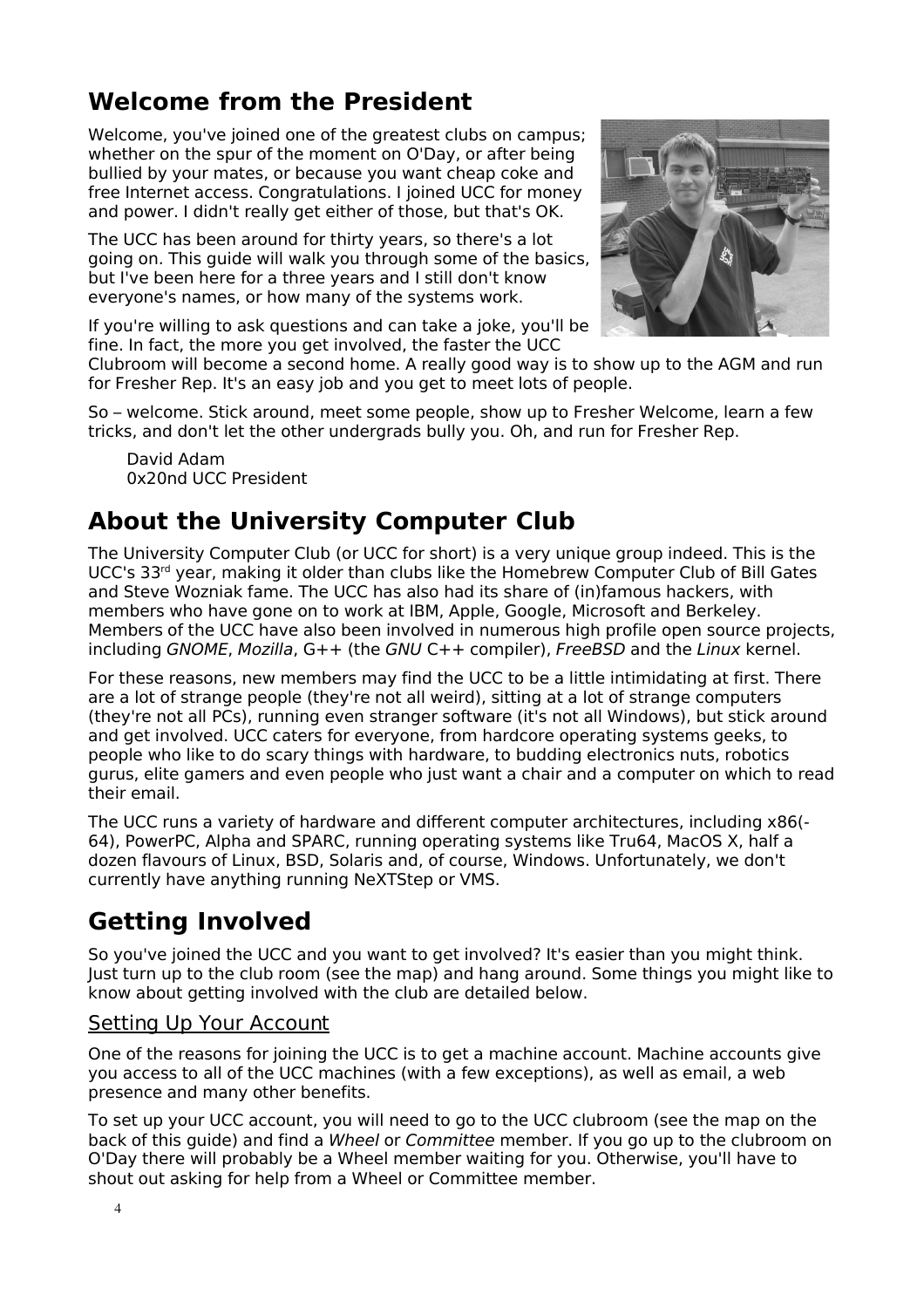Once you have secured your Wheel/Committee member, you'll need to show them your UCC membership card (which you got when you joined). You will also need to think of a user name for your account. Your user name will be used to log onto UCC machines, as well as for your email address and web page. For example, the user *murphy* will have the email address [murphy@ucc.asn.au](mailto:murphy@ucc.asn.au) and the website <http://murphy.ucc.asn.au/>.

### Events

The UCC runs an incredible number of events throughout the year, significantly more than many of the other clubs on campus. You can see a good selection of events planned for 2007 on the inside cover of this guide. Not all of our events are computer-ish in nature. However, a significant portion of them are (we are a computer club after all). Events include LAN gaming nights, the birthday dinner and of course the Fresher's Welcome. We have also run the occasional programming competitions. UCC members also throw a number of informal parties throughout the year, which members are free to attend.

Events, both formal and informal, are announced on one of the *mailing lists*<sup>[1](#page-4-0)</sup> and the website<sup>[2](#page-4-1)</sup>. There are two mailing lists commonly used for events: *ucc-announce* and *ucc*. There is more on the UCC's mailing lists, near the back of this guide.

#### **Projects**

Projects are what make the UCC cool. At any one time, pretty much everyone in the UCC is working on something, usually at the detriment of their studies. The sum of the UCC's membership covers pretty much everything you want to know on topics like electronics, computer programming, physics, astronomy, web design, robotics, civil engineering and even things like medicine, music and fine arts. You may have to ask on the ucc mailing list to find some of these people, but they are usually very willing to help.

Some ongoing projects for 2007 include:

- repairing the snack machine;
- the next-generation UCC authentication system;
- the OpenDispense software project;
- the UCC newsletter, Murphy's Lore;
- electronic lockers;
- the Monorail; and
- many, many more...

More information on projects can be found on the web<sup>[3](#page-4-2)</sup>.

If you have a project of your own, mention it to some people. Ask around for help in the clubroom and on the mailing list. You might find some help... if you ask politely.

#### The UCC Committee

Like most clubs, the day to day running of the UCC is handled by a committee. The committee spends the club's money, ensures we're well stocked with coke and snacks, and organises events. In order to keep the day to day running of the club smooth, the UCC delegates certain functions to other groups, such as Wheel, Coke, and Door (see below).

Any member is permitted to attend a committee meeting, unless the President has declared the meeting is closed to general members. If you would like to receive reminders of the meetings, as well as the upcoming agenda, subscribe to the committee mailing list. For historical reasons, minutes are posted to ucc, so you probably want to subscribe to that too.

<span id="page-4-0"></span><sup>1</sup> UCC Mailing Lists can be found at http://lists.ucc.gu.uwa.edu.au/mailman/listinfo

<span id="page-4-1"></span><sup>2</sup> http://www.ucc.asn.au/infobase/events/

<span id="page-4-2"></span><sup>3</sup> http://www.ucc.asn.au/projects/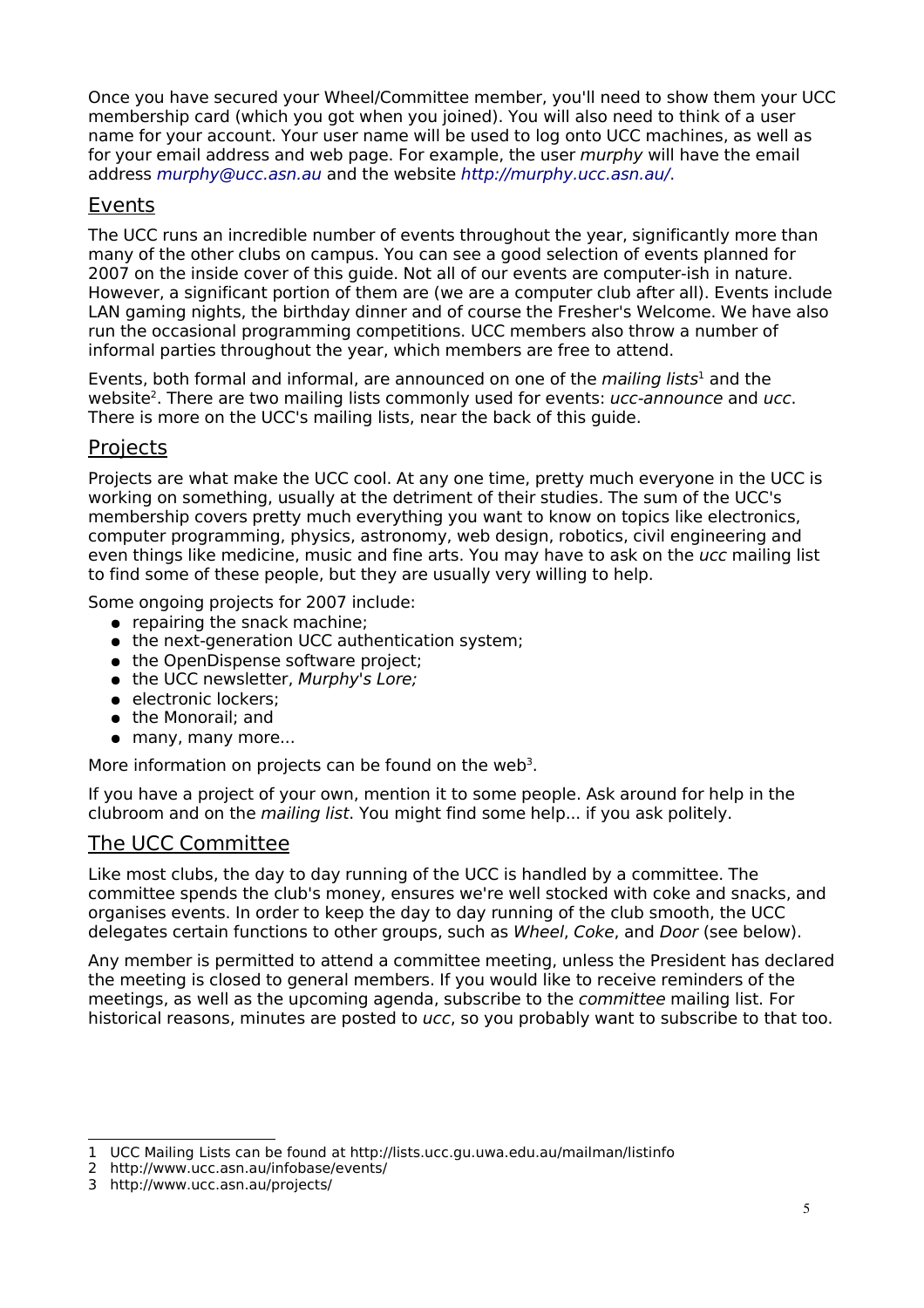The UCC committee consists of 8 club members:

| <b>President</b><br>president@ucc.asn.au                             | The President is the figurehead of the club and the club's<br>primary liaison with the Guild. He or she is also responsible<br>for coordinating the committee and chairing the meetings.                                                                                                                                    |
|----------------------------------------------------------------------|-----------------------------------------------------------------------------------------------------------------------------------------------------------------------------------------------------------------------------------------------------------------------------------------------------------------------------|
| <b>Vice President</b><br>vp@ucc.asn.au                               | The Vice President assists the President in his or her duties,<br>filling in and helping out where necessary                                                                                                                                                                                                                |
| <b>Secretary</b><br>secretary@ucc.asn.au                             | The Secretary is responsible for dealing with correspondence<br>in and out of the club. It is also his or her job to take minutes<br>at committee meetings, and ensure they are posted to the<br>mailing list and on the web.                                                                                               |
| Treasurer<br>treasurer@ucc.asn.au                                    | Quite possibly the hardest job on committee, the Treasurer<br>handles the club's finances. This involves regular banking,<br>clearing out the cashbox and preparing biannual budgets for<br>the Guild.                                                                                                                      |
| <b>Ordinary Committee</b><br><b>Members</b> $(x3)$<br>ocm@ucc.asn.au | The three OCMs assist the committee as needed. OCMs carry<br>out tasks like organising events, restocking supplies in the<br>vending machine and helping to produce club publications.                                                                                                                                      |
| <b>First Year</b><br><b>Representative</b><br>fresher@ucc.asn.au     | The Fresher Rep is a position with a long tradition of broken<br>promises. Every year, the Fresher Rep promises to turn up to<br>committee meetings and fails to deliver. The job of the<br>fresher rep is similar to that of an OCM, however they also act<br>as the liason between the freshers and the rest of the club. |

The President, Vice President, Secretary and Treasurer form the Club Executive and thus are ultimately responsible for the actions of the club. This means they are the sole signatories of the UCC bank account and are liable for the actions of the club as a whole.

As members of the UCC, you are eligible to run for any position on committee you wish. Elections are held at our Annual General Meeting and nominations are had at the meeting itself. We generally consider First Year Representative to be the best position for people new to the function of the UCC committee. However in the past, freshers have been known to fill other roles, notably that of an OCM.

You do not have to be nominated for the position of Fresher Rep. All Freshers who turn up to the AGM are automatically nominated for the position (unless, of course, you win another position). The non-fresher members then elect the Fresher Rep (yes, it's a little backwards).

### TLAs – Three Letter Acronyms

Most UCC members have a TLA to identify themselves. You don't have to choose one immediately; however they are commonly used at committee meetings and to refer to people in shorthand. Your TLA can be anything, as long as it's unique. Originally it was limited to only letters; however now people use letters, numbers and symbols easily available on the keyboard.

The history behind the UCC using TLAs is that they were used to log in on operating systems that used RAD40 (Radix 40) for encoding usernames. A list of known members TLAs is available online[4](#page-5-0) .

<span id="page-5-0"></span><sup>4</sup> http://www.ucc.gu.uwa.edu.au/member/tla.ucc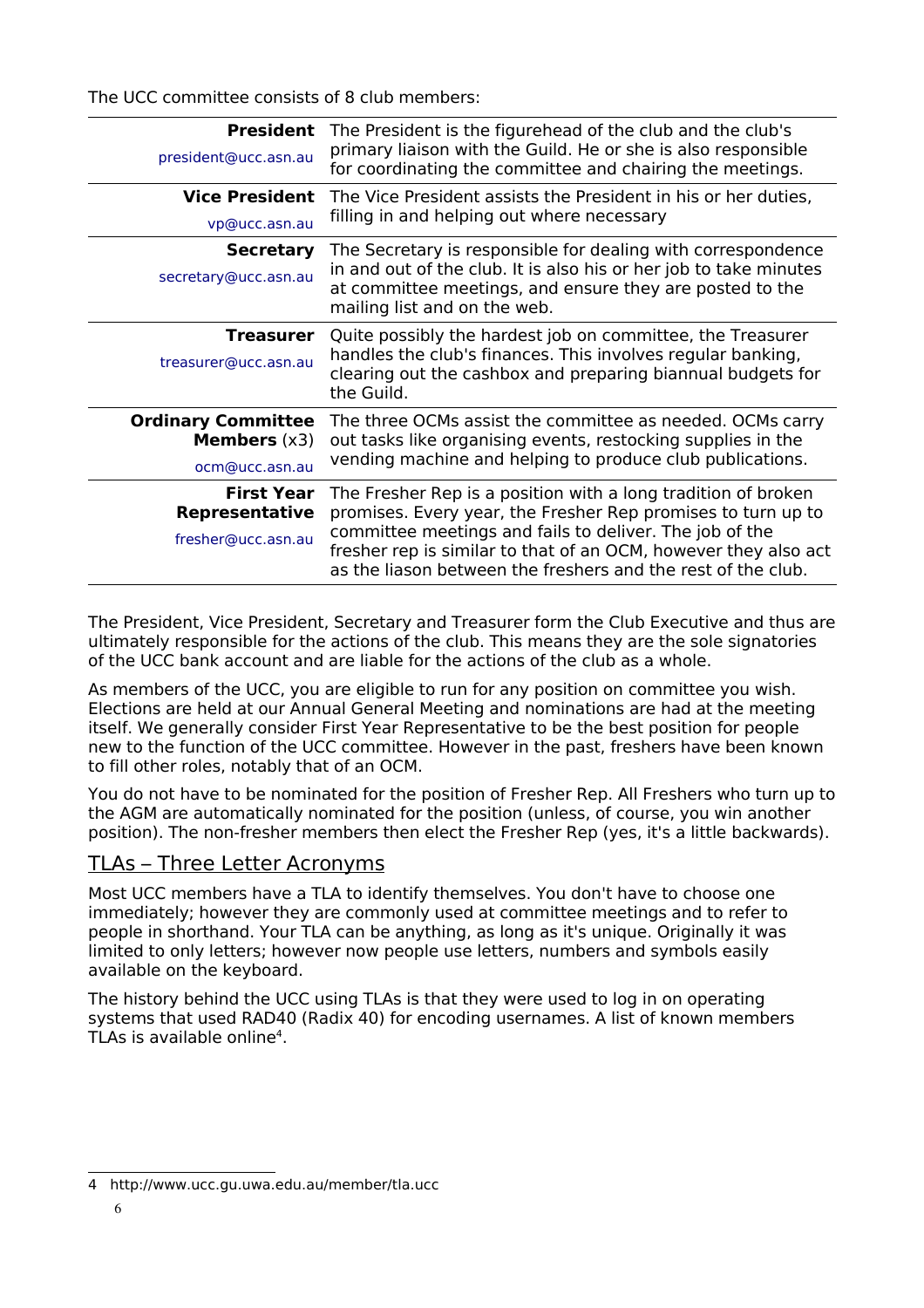### UCC Groups

The UCC committee delegates specific duties and responsibilities to other people in the club. These groups, traditionally modelled after UNIX groups, are referred to often. It pays to be aware of what the responsibilities of each group are.

| Wheel<br>wheel@ucc.asn.au                    | Wheel is in charge of maintaining the club's machines. They are<br>the best people to see if you're having problems with the<br>computers. Wheel maintains its own membership, but works<br>hand in hand with Committee on issues relating to account<br>policy. If you abuse your account, it will be locked by a Wheel<br>member. The unlocking of accounts is at the discretion of<br>Committee. Wheel have infrequent meetings, where they sing<br>the secret wheel song. |
|----------------------------------------------|-------------------------------------------------------------------------------------------------------------------------------------------------------------------------------------------------------------------------------------------------------------------------------------------------------------------------------------------------------------------------------------------------------------------------------------------------------------------------------|
| coke@ucc.asn.au<br>(appointed by committee)  | <b>Coke</b> The Coke group are the people to talk to if you want to add<br>money to your <i>dispense</i> account (see the section on <i>dispense</i> ).<br>They can also credit your account for bad dispenses and other<br>tasks related to <i>dispense</i> .                                                                                                                                                                                                                |
| door@ucc.asn.au<br>(appointed by committeee) | <b>Door</b> The Door group is responsible for the clubroom itself. Only a<br>member of door group can unlock the clubroom and keep it open<br>for members during the day. This means that if the only Door<br>group member in the room has to leave, then everyone will have<br>to leave until another Door group member arrives.                                                                                                                                             |
| <b>Webmasters</b><br>webmasters@ucc.asn.au   | The Webmasters are charged with maintaining the UCC web<br>presence. Becoming a Webmaster usually involves showing some<br>interest in the UCC website, as well as approval from an existing<br>Webmaster or member of Wheel.                                                                                                                                                                                                                                                 |

There should be big posters with pictures of all the people in most of these groups somewhere in the clubroom. Alternatively, shouting out 'is there anyone here in group?' will usually get you an answer. You can also see who's in each group online<sup>[5](#page-6-0)</sup>.

Unlike committee, obtaining membership to one of the UCC groups does not involve being elected. Membership of these groups entails a certain amount of trust, so you may not be allowed to join them straight away.

The exact entry requirements are often vague and it is generally accepted that you will nominate yourself once you feel you meet those requirements. Members join Wheel by invite only, and will be asked to attend a Wheel Meeting, where they too will be taught the Secret Wheel Song.

Do not despair if you're not made a Wheel member immediately. Sticking around and showing an interest through contribution is more important than just having the skills.

<span id="page-6-0"></span><sup>5</sup> http://www.ucc.asn.au/infobase/groups/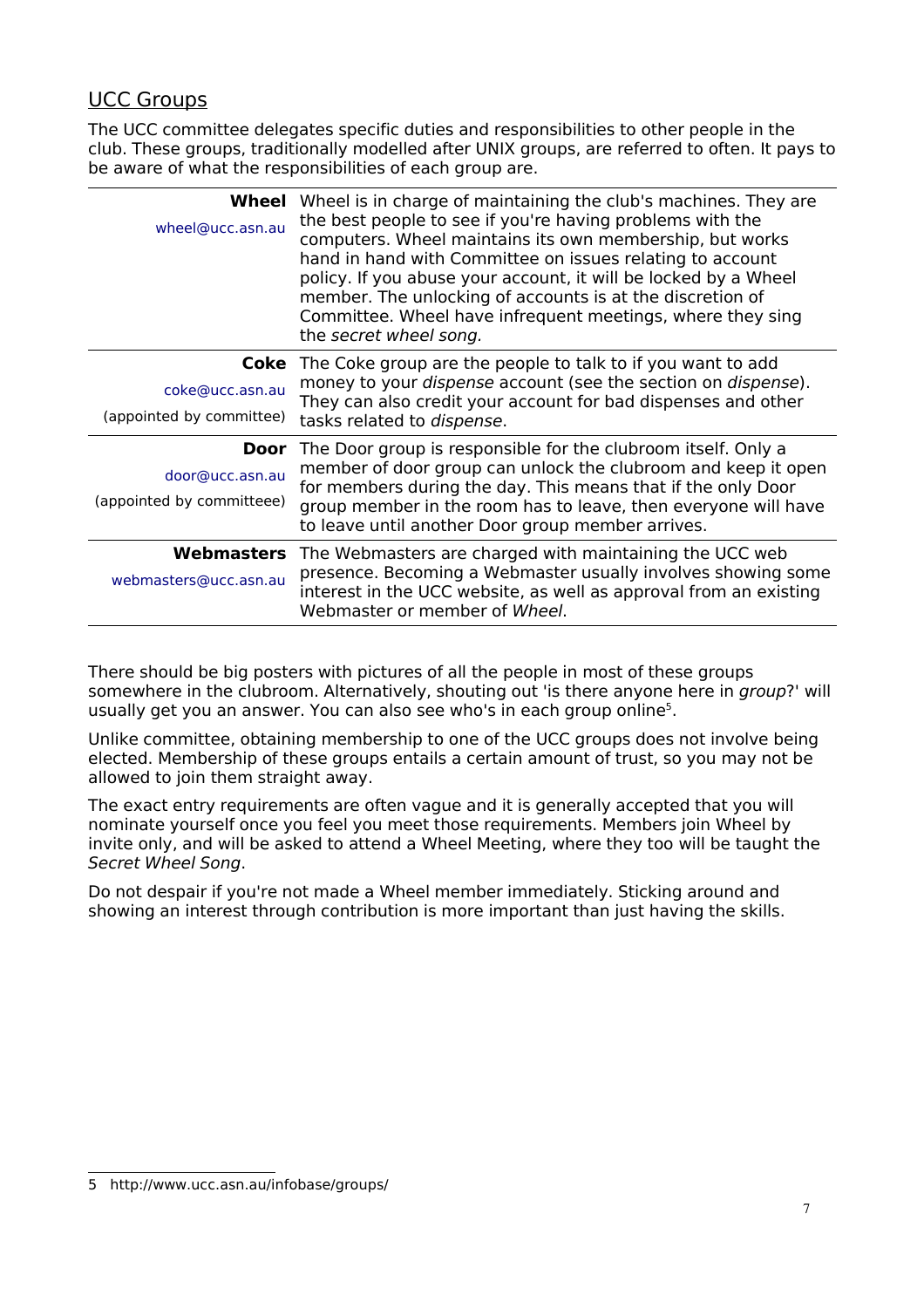## **UCC Machines**

| In the clubroom         |                                                                                                       | Services               |                                                      |
|-------------------------|-------------------------------------------------------------------------------------------------------|------------------------|------------------------------------------------------|
| <b>User Servers</b>     | <i>martello</i> (Debian)<br>manbo (Solaris)<br>mermaid (Debian)<br>morwong (Tru64)<br>mussel (Debian) | <b>Dispense</b>        | mermaid<br>mussel                                    |
|                         |                                                                                                       | <b>DNS</b>             | mooneye (Debian)                                     |
|                         |                                                                                                       | <b>Files</b>           | manbo                                                |
| <b>Oligoboots</b>       | combtail<br>(Windows 2000/Ubuntu)<br>colmata<br>(Windows XP/Ubuntu)                                   |                        | martello                                             |
|                         |                                                                                                       | <b>Flame</b>           | mooneye                                              |
|                         |                                                                                                       | Login                  | manbo                                                |
| Sun Ultra 10            | sacheto (Solaris 10)                                                                                  |                        | morwong<br>martello                                  |
| <b>Apple Macintosh</b>  | arctic (MacOSX)                                                                                       | Mail                   | mooneye                                              |
| <b>Diskless Clients</b> | velvet (Debian)                                                                                       | <b>Routing</b>         | madako (Debian)                                      |
|                         | pitch (Debian)                                                                                        | <b>Switching</b>       | bronze                                               |
| <b>Printers</b>         | phosphorus<br>(HP 1320)                                                                               |                        | bertoli<br>olive                                     |
| Outside the clubroom    |                                                                                                       | <b>Wireless</b><br>LAN | flying (Debian)<br>clearwing (OpenWRT)               |
| Linux                   | cobbler (Debian)<br>cybium (Debian)                                                                   | <b>Music</b>           | maroon (Debian)                                      |
|                         |                                                                                                       | Web                    | mermaid                                              |
| <b>DECserver</b>        | octopus                                                                                               | (HTTP)                 | mooneye                                              |
|                         |                                                                                                       | <b>Webcams</b>         | flying<br>nautilus (MacOS9)<br>novorossiisk (MacOS7) |

Each user has two different home directories, a secure home directory hosted on martello and an insecure home directory hosted on *manbo*. Secure machines mount the insecure home directories as /away. Some machines can not be logged into by non-Wheel members.

| <b>Uses secure home</b><br>directory | <b>Uses insecure home</b><br>directory | <b>Not for general access</b> |
|--------------------------------------|----------------------------------------|-------------------------------|
| manbo                                | arctic                                 | clearwing                     |
| martello                             | cobbler                                | flying                        |
| mermaid                              | colmata                                | madako                        |
| morwong                              | combtail                               | mooneye                       |
| mussel                               | cybium                                 | nautilus                      |
|                                      | sacheto                                | novorossiisk                  |
|                                      | pitch                                  |                               |
|                                      | velvet                                 |                               |

You can find out more about our machines, including exciting bits of history, on the web<sup>[6](#page-7-0)</sup>.

<span id="page-7-0"></span><sup>6</sup> http://www.ucc.asn.au/machines/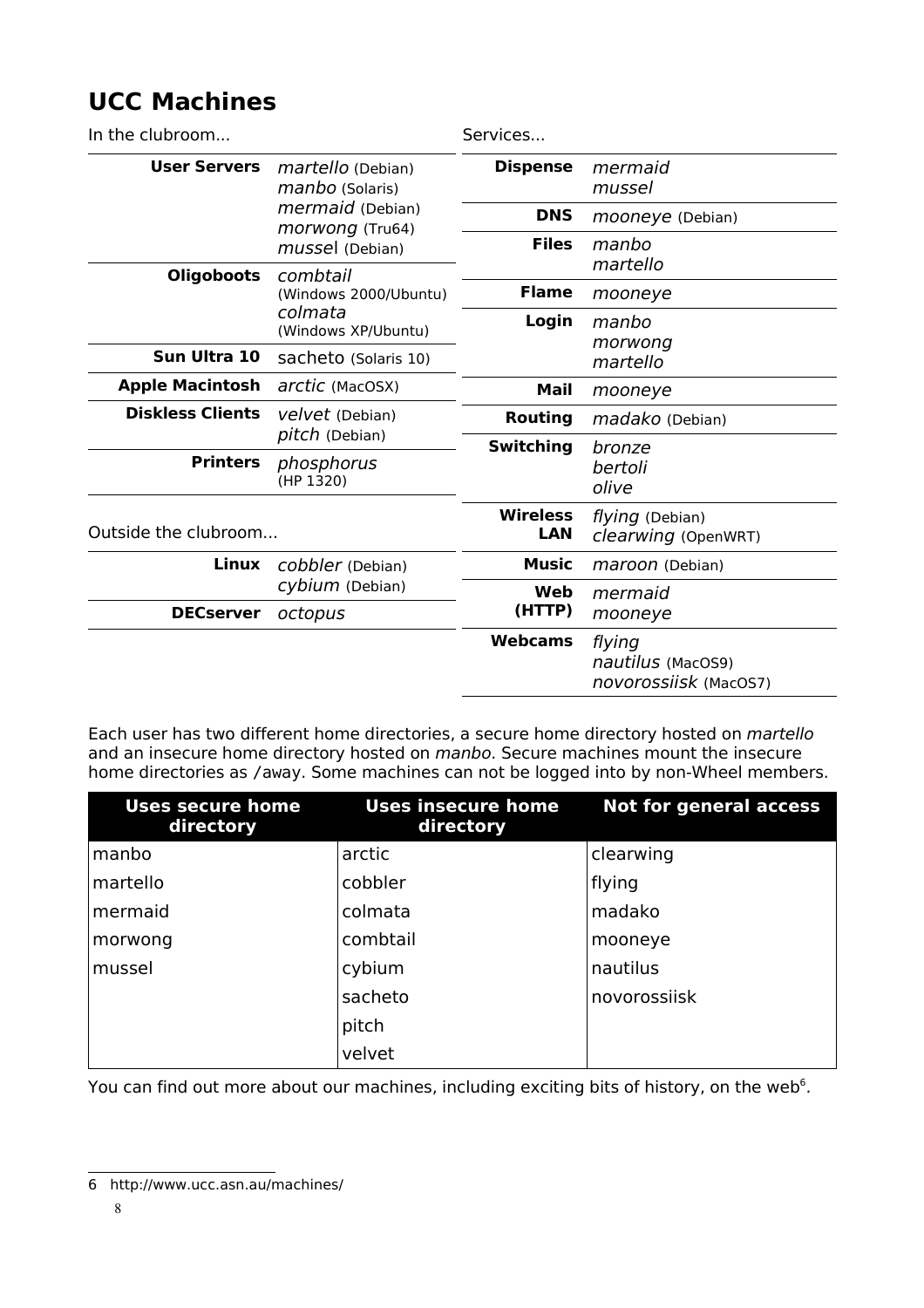# **Common UNIX Commands**

A large number of the UCC's computers run some form of UNIX. If you're never encountered UNIX before, it might be a bit daunting for you. While many UNIX operating systems come with nice graphical desktops, the power is all in the shell. Here are some common shell commands, in no particular order.

| <b>Command</b>                                                                                                                                     | <b>Description</b>                                                                                                                                    |
|----------------------------------------------------------------------------------------------------------------------------------------------------|-------------------------------------------------------------------------------------------------------------------------------------------------------|
| logout<br>(you can also use Ctrl-D)                                                                                                                | Logs you off the system (or closes the shell). Do this<br>before you leave.                                                                           |
| ls <directory name=""></directory>                                                                                                                 | Lists the files in the given directory (like dir on DOS).                                                                                             |
| cd <directory name=""></directory>                                                                                                                 | Change to the given directory.                                                                                                                        |
| mkdir < directory name><br>rmdir < directory name>                                                                                                 | Add/remove the specified directory (like md/rd on<br>DOS).                                                                                            |
| pwd                                                                                                                                                | "Print Working Directory". Displays the path of the<br>directory you are currently in.                                                                |
| more $<$ file name $>$<br>less <file name=""></file>                                                                                               | Read through a file (space scrolls on a page, q will<br>quit).                                                                                        |
| cp <source file=""/> <destination></destination>                                                                                                   | Make a copy of a file in a new place.                                                                                                                 |
| my <source file=""/> <destination></destination>                                                                                                   | Moves a file to a new place (also used for renaming<br>files).                                                                                        |
| $rm$ <file name=""></file>                                                                                                                         | Deletes (removes) a file permanently.                                                                                                                 |
| pine<br>elm<br>mutt                                                                                                                                | Three different programs to use for reading your<br>mail. Pine is often easiest for first time users,<br>although lacks some features.                |
| nano <file name=""><br/><math>vim</math> <file name=""><br/><math>emacs</math> <math>\leq</math> <math>file</math> <math>name</math></file></file> | Three different editors to edit text files. vim and<br>emacs are somewhat more complex to use than<br>nano, but much more powerful.                   |
| finger<br>who<br>w                                                                                                                                 | Check to see who else is on a machine, how long<br>they've been idle for and where they are connected<br>from.                                        |
| w3m < <i>url</i><br>$lynx curl$                                                                                                                    | Two text based web browsers. They can take a bit of<br>skill to drive. In w3m, press Ins to bring up a menu.                                          |
| ssh <host name=""><br/>ssh <hostname> -1 <username></username></hostname></host>                                                                   | Log in (securely) to another (UNIX) machine. Specify<br>a different username if required (eg, for tartarus).                                          |
| ping <host name=""></host>                                                                                                                         | Ping another machine to see if it is up and what the<br>latency between you and the target is. Press Ctrl-C to<br>cancel.                             |
| man <command name=""/>                                                                                                                             | Displays the manual for a command. Manuals offer<br>lots of information about the command you are<br>interested in. See man man for more information. |
| top                                                                                                                                                | Displays an updating list of current processes on the<br>system.                                                                                      |
| ps<br>ps aux (Linux)<br>ps -ef (other UNIX)                                                                                                        | List the processes you are running on this terminal<br>(names and ids). ps aux and ps - ef display all<br>running processes on the system.            |
| kill <process id="" number=""></process>                                                                                                           | Stop a process. kill -9 will forcibly kill a process.                                                                                                 |
| passwd                                                                                                                                             | Change your login password.                                                                                                                           |

Many commands have an available help summary that you can get by typing <command name> --help (eg ls --help) or by reading the manpage (see man above).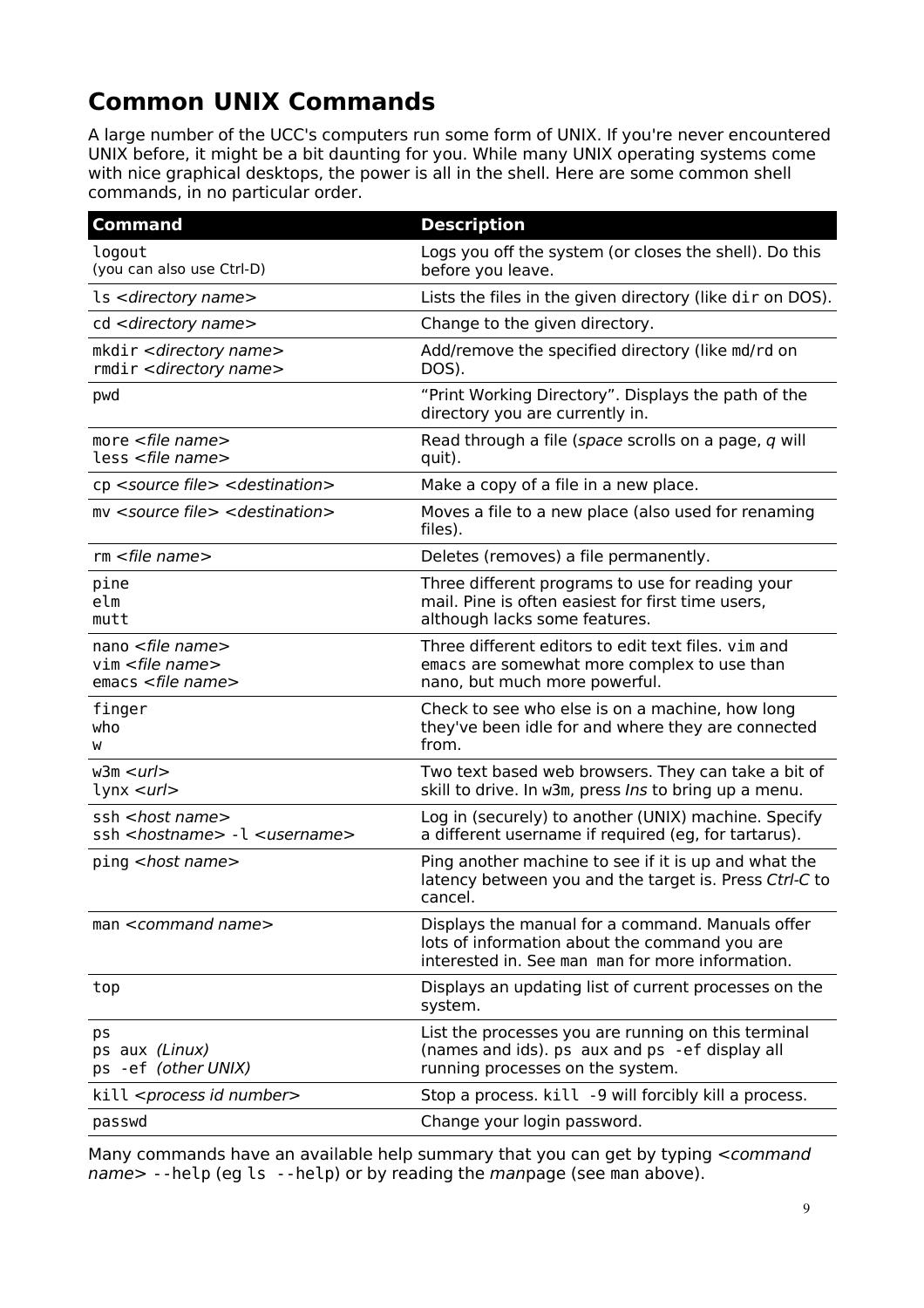# **Using the Clubroom**

The UCC clubroom is located on the 2<sup>nd</sup> floor of Cameron Hall (right above the Guild Tavern, see the back cover for a map). The UCC is usually open from about 9am (after the first door member arrives from 8am lectures) until 11pm (when UWA Security kick us out). It is also open on weekends from about noon 'til 11pm.

You can see if the clubroom is open via the Internet by using the webcams<sup>[7](#page-9-0)</sup> or using Jabber/Google Talk<sup>[8](file:///media/Local Settings/Temp/door@ucc.asn.au)</sup>.

### Computing Facilities

You are welcome to use pretty much every machine you can see in the clubroom (unless it belongs to someone else). Most machines require your user name and password to log in (see Setting up your Account if you haven't already done so). There are also a number of servers in the machine room which you can log into via SSH (look for PuTTY on a Windows computer), including mussel, mermaid, martello and manbo. See UCC Machines in the middle of this guide.

Many of our machines run some flavour of UNIX (Linux, Solaris, NetBSD, IRIX, etc.) so it might take a bit of time to learn how to use them. UNIX is a very powerful operating system, and many popular enterprise grade operating systems are a version of UNIX. To help you out, we have included our Common UNIX Commands in the middle of this quide.

We have two wireless access points available. You can access them by setting your SSID to ucc (for 802.11b) or ugg (for 802.11g). If you're having trouble, try asking someone with a laptop (if they're not too busy).

All our computers have an unrestricted connection to the Internet, although clever traffic engineering means that some sites are much faster than others. You do not need to set up a UWA proxy while using UCC computers. We trust you not to abuse our connection. Wheel members are very good at finding people who do.

All UCC machines should be directly available inside UWA via the name hostname.ucc.gu.uwa.edu.au. You might be able to connect directly from outside UWA if you are connected to one of our peering networks<sup>[9](#page-9-2)</sup> (including academic networks, Internet2 and WAIX<sup>[10](#page-9-3)</sup>). If not, you can use the service ssh.ucc.asn.au, which supports SSH and SFTP file transfers. For more information on logging in to UCC machines, see our Network Login page on the website<sup>[11](#page-9-4)</sup>

#### Tools and Hardware

The UCC has a lot of tools for fixing (or destroying) things. We own a good soldering iron, a digital oscilloscope, a power drill, a jigsaw and numerous multimeters, as well as screwdrivers, various pliers, ratchets, crimping tools, saws, hammers, etc. All of these tools should be located in the big orange tool cupboard (unless someone is lazy) and should be returned there afterwards (even if someone was lazy). Tools can be borrowed, if they are written down in the *theft book*. We also have vast quantities of discrete components, random case hardware, semiconductors, integrated circuits, screws and cable. Members are free to use these.

When using the UCC's tools, please do not use them to cut through live power cables or remove (and summarily lose) radioactive alpha emitters!

#### Books

The UCC has an incredibly large number of books. As well as lots of books we've picked up over the years for free, the UCC also has a number of expensive, definitive texts on a

<span id="page-9-0"></span><sup>7</sup> http://webcam.ucc.asn.au/

<span id="page-9-1"></span><sup>8</sup> http://www.ucc.asn.au/services/door.ucc

<span id="page-9-2"></span><sup>9</sup> To see if a host is free on a given day use http://traffictester.ucc.asn.au/

<span id="page-9-3"></span><sup>10</sup> For a list of WAIX participants, see http://www.waia.asn.au/waix/participants.shtml

<span id="page-9-4"></span><sup>11</sup> http://ucc.asn.au/services/login.ucc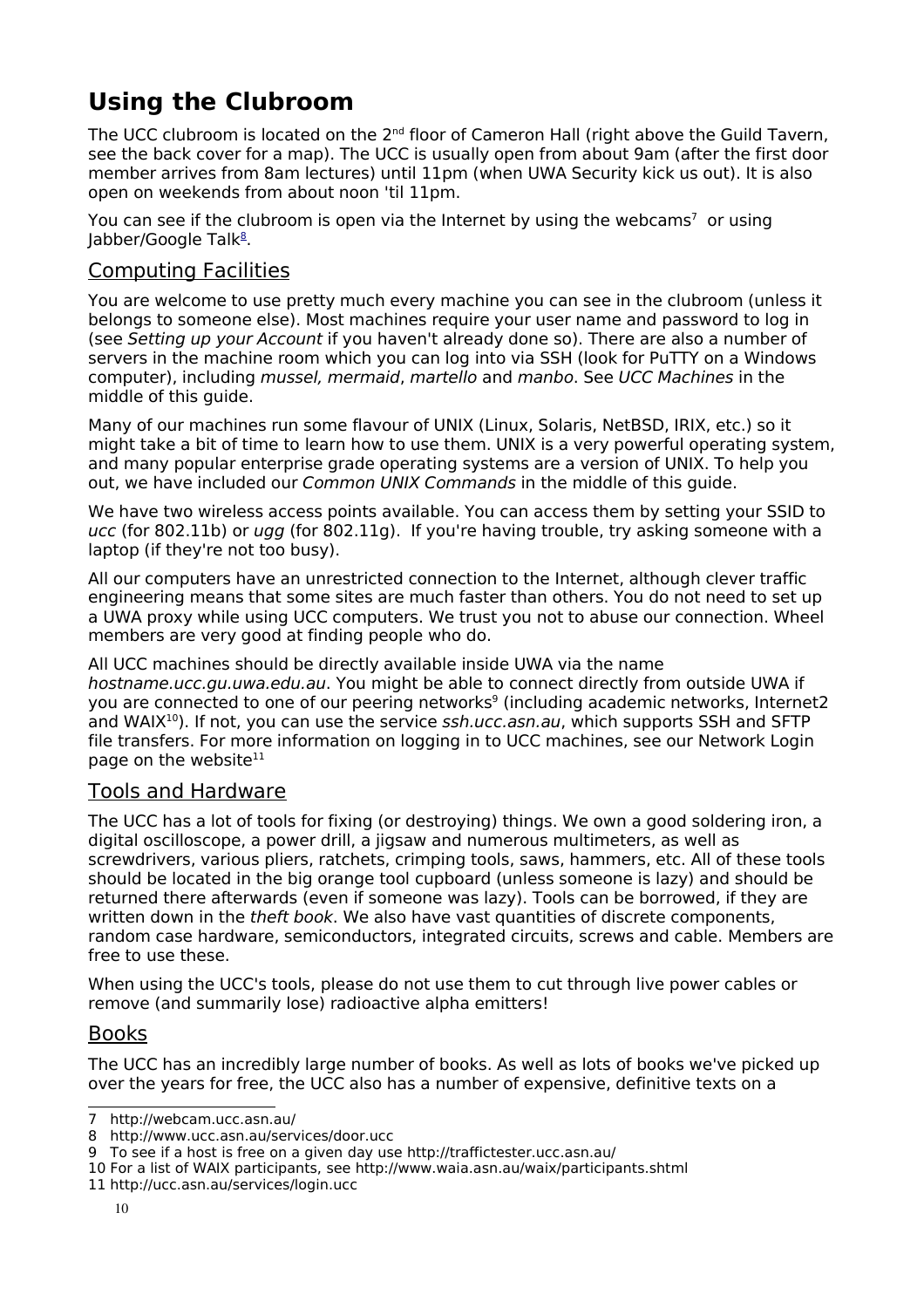variety of technical subjects. Topics include electronics, operating systems design, GUI programming and computer science. The book collection is pretty much uncatalogued and unsorted, so you'll have to search for what you're looking for. Email [books@ucc.asn.au](mailto:books@ucc.asn.au) to ask if we might have a title, or to say that you're borrowing it. UCC rarely purchases books, but if you think we really must own a certain title, mail the committee.

### Getting Help

Sometimes you might get stuck trying to work out how to use a machine or something in the UCC. Don't be afraid to ask for help. Not everything people do in the UCC is easy to understand. Lots of the stuff designed for UCC is a bit complicated, and it might not be obvious how it works. Find someone who looks knowledgeable (and preferably not too busy) and perhaps ask them if they can help you out.

## **Dispense**

Without a doubt, *dispense* is one of the most singularly important things in the UCC. It is a mish-mash of software and hardware and over the years has evolved from a simple way to electronically dispense drinks to your UCC electronic wallet. Much of the software was written by an eighteen-year-old! Services, printing, phone calls, drinks and snacks are all paid for with dispense. It even allows Door group to open the electronic door lock.

#### Maintaining Your Coke Account

The UCC drink and snack machines **do not accept money directly**. To get at their delicious contents you will first need some *coke credit*. The usual method of doing this is to shout "Is anyone here in Coke?" in the clubroom. Assuming someone says "Yes!", you can ask them to please add some money to your account. You will need to get a plastic bag from on top of the safe (under the windows), show them the bag with the money in it, read them the bag number (if the bag is numbered) and then put it in the slot in the top of the safe.

### Using Dispense from a Console

The traditional way to use dispense is via a UNIX terminal on *morwong, mermaid* or *mussel* or martello. Typing dispense at the prompt will bring up a list of purchases available to you. You will not be able to select items you do not have enough credit for. If you do not wish to select an item you can press q to return back to the prompt. Dispense has options to pay for other items besides drinks and snacks. The selection of such items will depend on the time of year, but commonly include tickets to events and items like the UCC T-shirt. You can also pay for phone calls and paper for the laser printer this way. You can then ask someone in Coke for your item, informing them you dispensed the item.

### Using Dispense from the Snack Machine

The snack machine has also been connected to dispense. You can access dispense through the snack machine keypad. However first you will need to set up your account for this access. Use the ucc-set-pin command from a UNIX prompt on mussel, martello or mermaid to do this.

You can now type in your 5 digit user id, followed by your four digit PIN to authenticate to dispense. As well as the two digit codes for snacks in the machine, you can request a drink by selecting the slot number followed by an 8 (the machine will tell you what drinks are available if you wait for it to all scroll past; coke is always 68). If you were in Door group, you could also use the machine to open the door.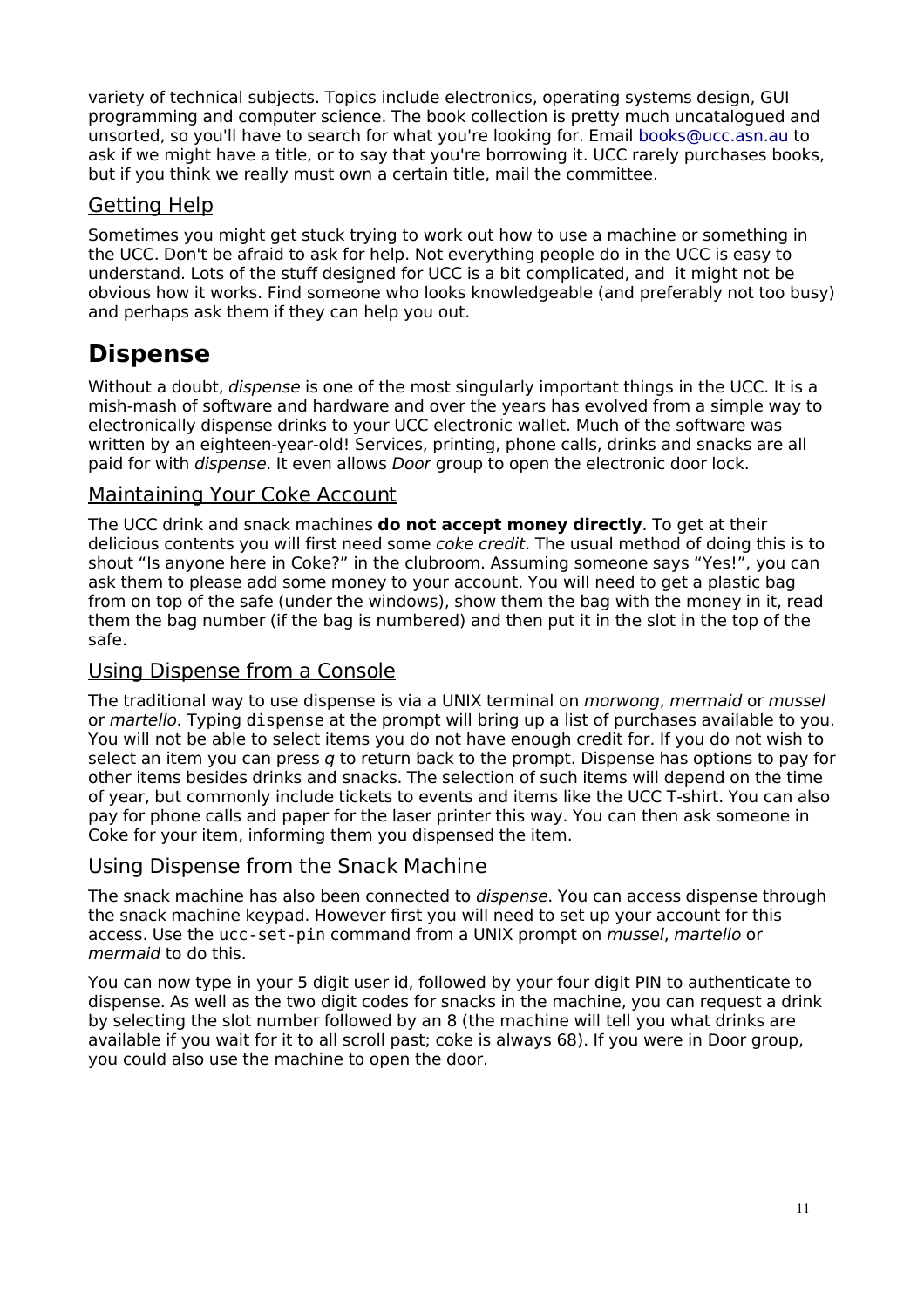### Dispense Version 2

People are currently working on a next generation version of *dispense*. The next version of dispense will give us a dispense library for a better console application, GUI applications, and countless other improved features. There is nothing quite like dispense anywhere else in the world, and the people who have worked on it have gone down as heroes in the UCC History. Besides enabling us to do even better things with *dispense*, version 2 will allow an entire new generation of hackers to become infamous for future generations of UCCans.

# **UCC Online**

The UCC currently has a number of websites and online services available for members. Some UCC websites include:

| Homepage http://www.ucc.asn.au/                               |
|---------------------------------------------------------------|
| Webmail http://webmail.ucc.asn.au/                            |
| Mailing Lists http://lists.ucc.gu.uwa.edu.au/mailman/listinfo |
| Planet UCC http://planet.ucc.asn.au/                          |
| Webcams http://webcam.ucc.asn.au/                             |
| Wiki http://wiki.ucc.asn.au/                                  |

### Mailing Lists

The UCC's mailing lists are the lifeblood of the club. Many of our members are not able to be around the clubroom due to work commitments, or because they are no longer in Perth. Yet still these members retain a partially active interest in the club through its mailing lists. The UCC hosts numerous mailing lists, for all manner of topics, browsable via the web interface listed above.

The UCC has a number of lists that you might be interested in:

- ucc-announce the announcements list, you were asked if you wanted to be subscribed to this list when you signed up. If you said, no, subscribe now.
- ucc the general discussion list, most of the UCC's discussion takes place on this list, as well as announcements for informal events like parties and trips to the pub (when you're old enough). Most UCCans are subscribed to this list.
- committee the open committee list, anyone interested in committee can sign up to this mailing list. The committee also has a private list for sensitive matters: committee-only.
- $\bullet$  tech the list for discussing the UCC's hardware and computers. General computer discussion should take place on the ucc list instead.

#### Flame

Flame is the UCC's MUD (Multi User Dungeon). However, unlike most MUDs, Flame is not a game, and is instead used primarily for chatting to other UCCans. Anybody can connect to flame and create themselves a character, as well as develop new items and rooms for themselves and others. You can easily connect to flame using telnet (telnet flame.ucc.asn.au 4242) or using a MUD client such as TinyFugue.

Many regular users of Flame have been around the UCC for quite a while, so please be courteous to them, as well as all other Flame users.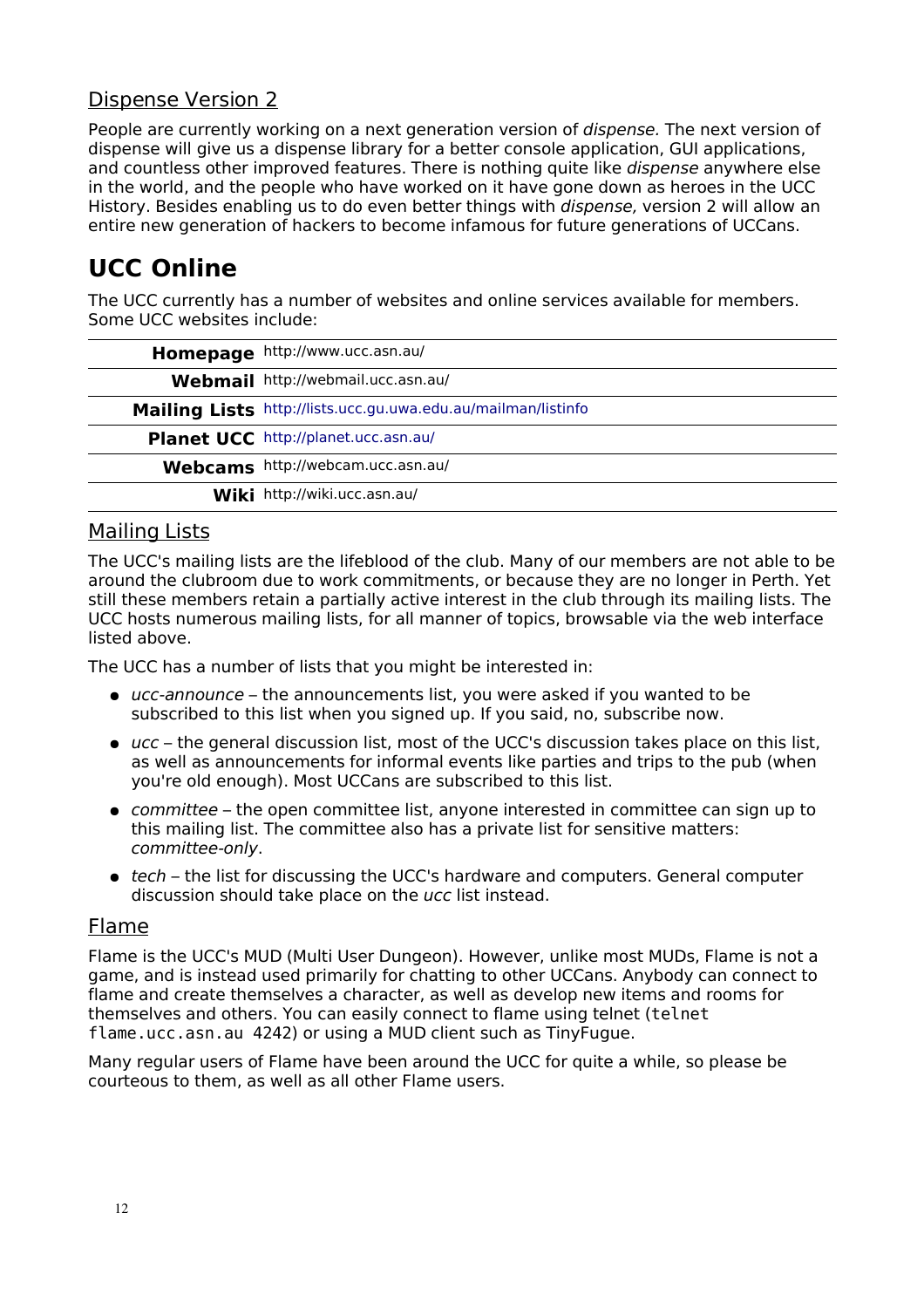### Changing Your UCC Password

In the past, changing your password from a UCC was actually really hard, but thanks to the hard work of several dedicated wheel members, that's no longer the case. The UCC is now using LDAP authentication to log into its machines. To change your password from a Linux or UNIX machine, use the command passwd. To change your password from a Windows machine, press Ctrl-Alt-Delete and select Change Password.

## **Sponsors**

In 2007, the UCC is being sponsored by computer hardware retailer Nintek. Check out their website at [http://nintek.com.au/,](http://nintek.com.au/) and see our sponsorship page (link below) for information on how to get 5% off on almost everything at Nintek.

Thanks to Hewlett-Packard for providing us with free Tru64 licensing for morwong.

Thanks to all the UWA departments who sent us computer gear to sort through for spares and even replacement servers and a big thanks to the Guild for everything they provide for us.

Thanks to Linux Australia for providing us with a grant to upgrade our Sun E6000, manbo.

Thanks to all the Perth businesses who kindly sent us their old kit. Their trash is our treasure.

For more information on all of our sponsors, both this year and in previous years, check out the website: <http://www.ucc.asn.au/sponsors/>

# **Acknowledgements and Colophon**

This guide is published each year thanks to the hard work of dedicated UCC members, including Cameron Patrick, David Adam, James Andrewartha, James French, Mark Tearle, Luke Williams, Ben Murrihy and Davyd Madeley. This guide rests of the shoulders of giants, thanks to past work by Bernard Blackham, Nick Rohrlach and many forgotten others.

Also thanks to everyone who manned the UCC's stall and clubroom on O'Day. Finally, thanks to the Committee and member of Wheel, who keep the club running, even when they really don't have time.

This guide was written in OpenOffice – the open source office suite.

#### **For more information, remember to check out the UCC's website at: http://www.ucc.asn.au/**



This work is licensed under the Creative Commons Attribution-NonCommercial-ShareAlike License. To view a copy of this license, visit http://creativecommons.org/licenses/by-nc-sa/2.0/au/ or send a letter to SOME RIGHTS RESERVED Trep.//creative.commons, 559 Nathan Abbott Way, Stanford, California 94305, USA.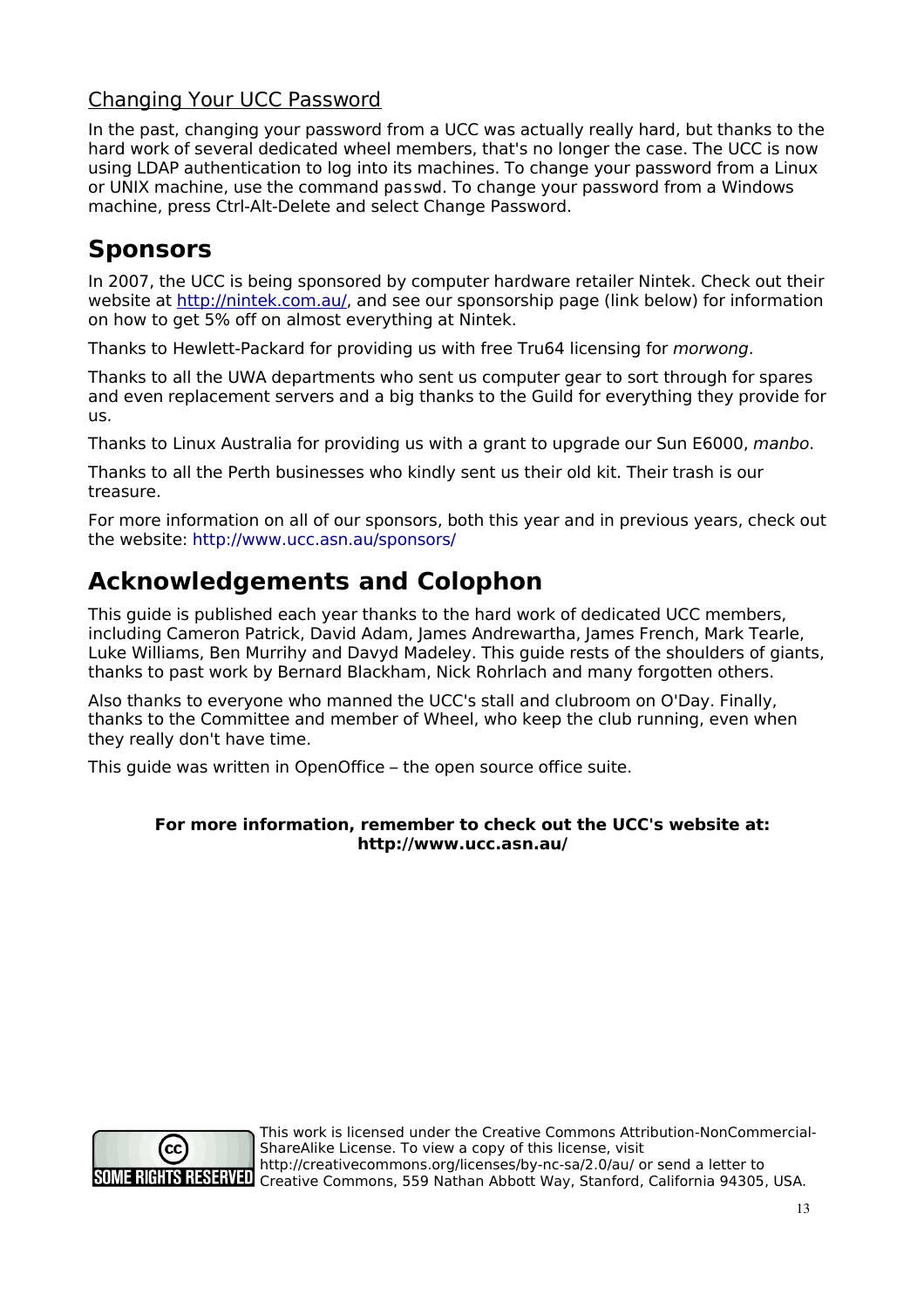# **Glossary**

|                 | (ACC) Murphy aka. Dr ACC Murphy - A Computer Called Murphy. Dr ACC Murphy is<br>infamous around the UCC. He even receives mail!                                                                  |
|-----------------|--------------------------------------------------------------------------------------------------------------------------------------------------------------------------------------------------|
|                 | Alpha A CPU architecture produced by DEC.                                                                                                                                                        |
|                 | <b>BSD</b> Berkeley Systems Distribution - a UNIX developed at Berkeley, now better<br>known through the FreeBSD, NetBSD and OpenBSD UNIXes.                                                     |
|                 | <b>blog</b> $aka$ . weblog – sort of like a journal on the Internet (you don't have one?).<br>Syndicated by a Planet.                                                                            |
|                 | Bright link A connection to the Internet supplied by the ISP arm of Western Power. It<br>allows us to get a free connection to anywhere on the Internet.                                         |
|                 | coke credit If you gotta ask, you ain't got it! Coke credit is how people usually refer to<br>money in your dispense account.                                                                    |
|                 | <b>Coke Group</b> The people who can put money (coke credit) in your dispense account.                                                                                                           |
|                 | <b>Debian</b> a <i>Linux</i> distribution popular in the UCC due to its community nature.                                                                                                        |
|                 | <b>DEC</b> Digital Equipment Corporation – made a lot of cool stuff, including the PDP<br>and VAX computers and VMS. Bought out by Compag, who were bought out<br>by HP.                         |
|                 | <b>DECserver</b> Sort of a router for serial ports, allows you to connect to one serial port from<br>another. Usually connected to DEC Terminals, servers and dispense.                          |
|                 | <b>DEC Terminal</b> A dumb serial terminal, useful for plugging into the serial console on servers<br>(possibly via a DEC Server). Has a model number like vt100, vt200 or vt420.                |
| dispense        | dispense started off as a way to dispense cokes from the online coke<br>machine, and has since grown into the way UCCans think the world should<br>do business.                                  |
|                 | <b>Door Group</b> the group of people charged with keep the room open, tidy and safe.                                                                                                            |
|                 | Firefox A web browser by the Mozilla Foundation, arguably the second-worst<br>Internet browser - the worst is every other browser.                                                               |
|                 | <b>Flame</b> Flame is the UCC's MUD; however unlike most MUDs, Flame is not a game,<br>and is mostly used for chatting.                                                                          |
|                 | <b>Fresher</b> A new university student, usually also a first time UCC member.                                                                                                                   |
|                 | Fresher Rep Fresher Committee member, usually chosen because they look like they'll<br>make a good worker drone in the future. Represents the freshers at<br>committee meetings, if they attend. |
|                 | <b>GNOME</b> GNU Networked Object Model Environment – an open source desktop<br>environment aimed primarily at UNIX computers. Popular in the UCC.                                               |
| GNU             | GNU is Not Unix - a layer of libraries and utilities to implement a UNIX like<br>operating system, commonly used on top of Linux.                                                                |
|                 | <b>IRIX</b> A UNIX used on machines made by sgi.                                                                                                                                                 |
| <b>Explorer</b> | <b>Internet</b> Just use Firefox. No, really.                                                                                                                                                    |
|                 | <b>kernel</b> The core of an operating system. All operating systems have a kernel, some<br>popular ones include the Linux kernel and the Mach kernel.                                           |
|                 | <b>LDAP</b> Lightweight Directory Access Protocol, used for authentication at the UCC.                                                                                                           |
|                 | <b>Linux</b> the kernel (basis) of an open source UNIX operating system that has<br>developed quite a following among computer scientists and engineers.                                         |
|                 | Loft the area above the UCC that looks down into the UCC clubroom. LAN gaming<br>and other activities take place up there.                                                                       |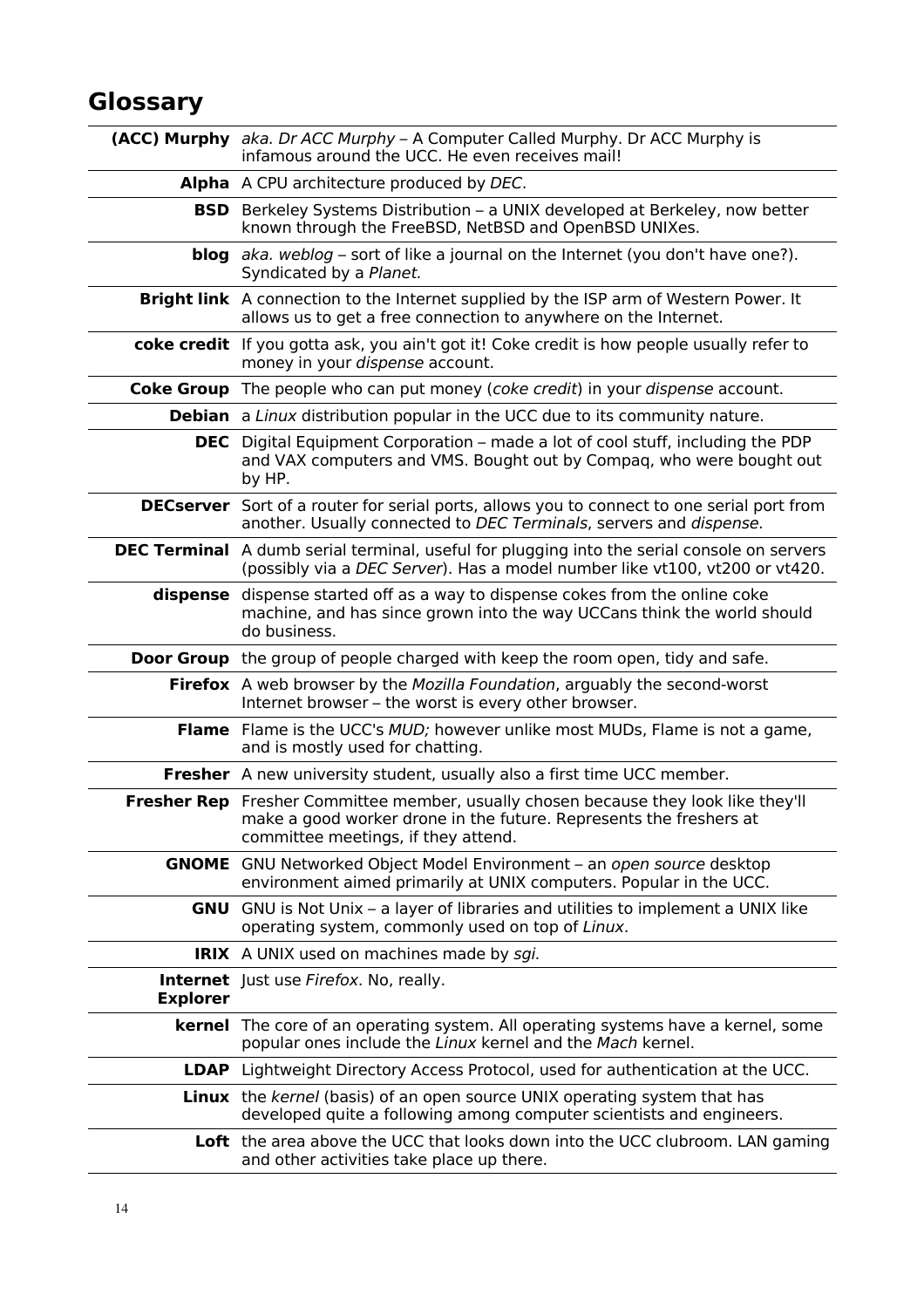|                            | <b>machine room</b> The UCC data centre. This is the small room with the glass doors that is<br>located within the clubroom. All of our servers are kept in this room. It is<br>locked when there is no one from Wheel around.                                   |
|----------------------------|------------------------------------------------------------------------------------------------------------------------------------------------------------------------------------------------------------------------------------------------------------------|
|                            | <b>mailing list</b> a way of communicating with a very large number of people via email. The<br>UCC has several mailing lists of varying popularity.                                                                                                             |
|                            | <b>MIPS</b> Microprocessor without Interlocked Pipeline Stages – a computer<br>architecture used extensively by sgi and in the Sony PS2.                                                                                                                         |
| (Corporation) Thunderbird. | Mozilla develop several open source web related products, such as Firefox and                                                                                                                                                                                    |
|                            | <b>MUD</b> Multi User Dungeon – An old type of computer game played using telnet or a<br>MUDding application. Precursor to the modern MMORPG games like World of<br>Warcraft. UCC has a MUD called Flame.                                                        |
|                            | <b>MUDder's Hand</b> A malady very similar to Carpal Tunnel Syndrome, however is caused<br>specifically by MUDding in excess.                                                                                                                                    |
|                            | <b>OCM</b> Ordinary Committee Member – the worker drones of the UCC Committee,<br>they do lots of work, for little reward.                                                                                                                                       |
|                            | <b>Oligoboot</b> boots more then one operating system (selectable when you boot).                                                                                                                                                                                |
|                            | <b>NeXTStep</b> An operating system developed by NeXT before they were bought out by<br>Apple. Lots of NeXTStep is incorporated into MacOSX.                                                                                                                     |
|                            | <b>open source</b> A software ideology, where the source code to software (what is compiled<br>into the program you run) is freely available. Also known as Free Software,<br>exactly what makes a program open source is a good way to get into an<br>argument. |
|                            | Planet A web page that syndicates blogs. UCC has one at http://planet.ucc.asn.au/                                                                                                                                                                                |
| Song                       | <b>Secret Wheel</b> The song that is supposedly sung at the beginning of each Wheel meeting.                                                                                                                                                                     |
|                            | sgi Silicon Graphics Incorporated – used to make cool graphics workstations<br>such as the Indy and Indigo2 machines.                                                                                                                                            |
|                            | <b>SNAP</b> Student Network Access Project – the way to get unrestricted access to the<br>Internet at UWA, charged to your tartarus account.                                                                                                                     |
|                            | <b>Solaris</b> A UNIX developed by Sun Microsystems.                                                                                                                                                                                                             |
|                            | tartarus Also referred to as the UWA Student Server or Student Netusage account.                                                                                                                                                                                 |
|                            | <b>theft book</b> this is where you write down that you borrowed tools from UCC. It is not for<br>borrowing books; you mail books@ucc.asn.au to do that.                                                                                                         |
|                            | <b>TLA</b> Three Letter Acronym – a way to refer to UCC members, often used in the<br>minutes of meetings.                                                                                                                                                       |
|                            | Tru64 A UNIX that is used on Alpha, now owned by Hewlett-Packard.                                                                                                                                                                                                |
|                            | <b>Ubuntu</b> A Linux distribution derived from Debian. Funded with space money.                                                                                                                                                                                 |
|                            | <b>UCCan</b> someone who spends a lot of time in the UCC.                                                                                                                                                                                                        |
|                            | <b>UniSFA</b> the University Science Fiction Association, the ones down the hall.                                                                                                                                                                                |
|                            | <b>WAIX</b> WA Internet eXchange – a group of ISPs and interested bodies who peer<br>resources on the Internet for mutual benefit.                                                                                                                               |
|                            | <b>Wheel Group</b> the group responsible for maintaining computers, accounts and services in<br>UCC.                                                                                                                                                             |
|                            | <b>X-Term</b> A dumb terminal that connects to a server to display things running over the<br>X graphics environment. Not to be confused with xterm which is a graphical<br>terminal (shell) for the X environment.                                              |